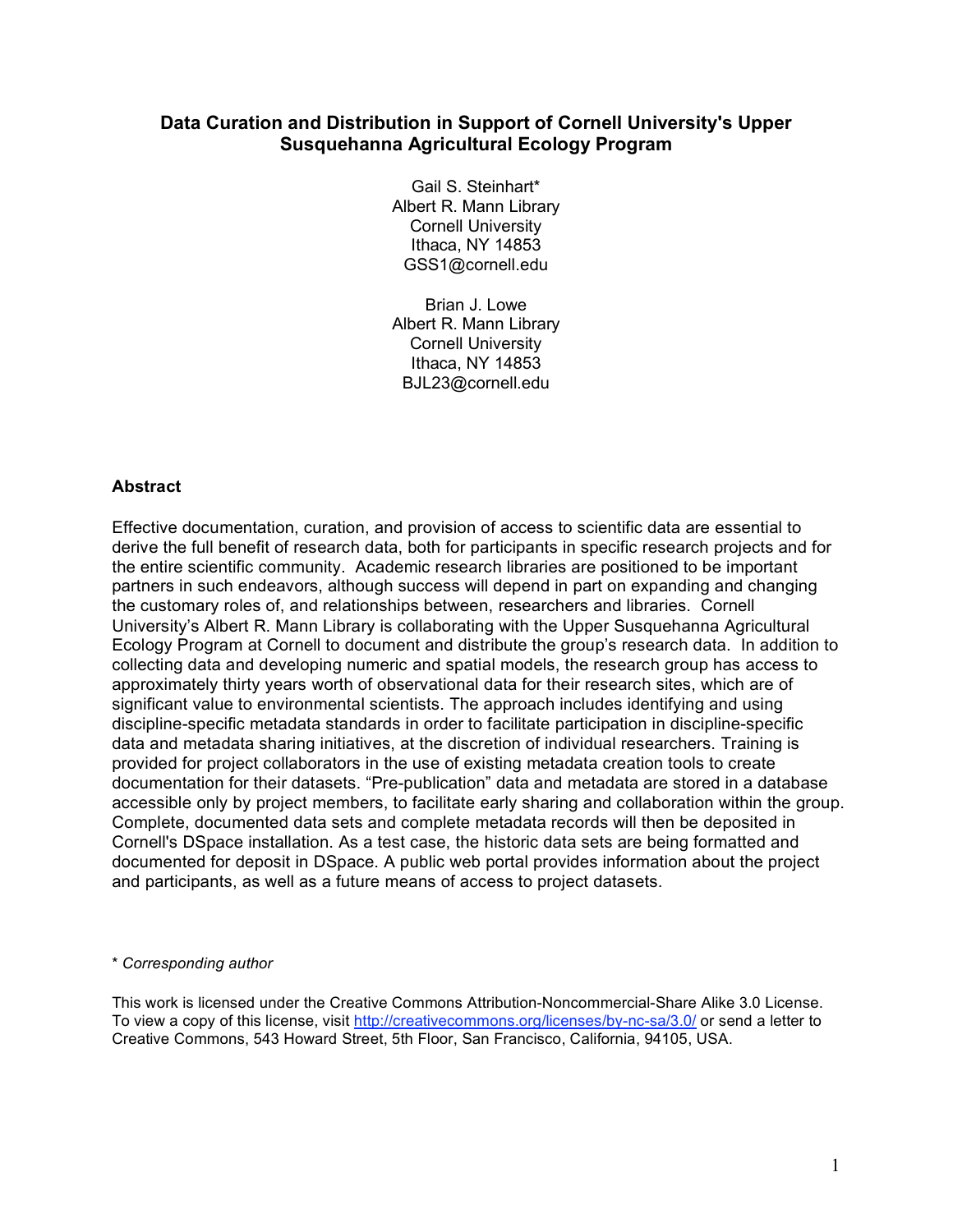## **Introduction**

The issue of curation of scientific research data is receiving a good deal of attention. Increasing computational capacity and new tools, coupled with the accelerating accumulation of data in many disciplines, are giving rise to new modes of conducting research. Researchers increasingly make use of data they themselves did not collect. Funding agencies are beginning to recognize the need to document and archive the data that result from funded research, and in some cases suggest or require researchers to do so (e.g. Division of Ocean Sciences, 2003). Also significant is a recommendation of the Association of Research Libraries that the NSF develop data sharing policies and require data management plans as part of every research proposal (ARL Workshop on New Collaborative Relationships, 2006).

A central issue with respect to data curation is whether data repositories are best managed by organizations affiliated with specific disciplines, or whether they should be managed institution by institution (Messerschmitt, 2003). Given the significant investment in developing domainspecific standards and tools for the description, management, and use of data, it makes little sense for generalist institutions such as libraries to attempt to replicate those tools and services, if and where they exist. Organizations hosting domain repositories are best suited to manage by proxy, for their designated communities, issues such as technical standards and processes, ontology development, collection management, peer review, and other issues of interest to specific communities (Consultative Committee for Space Data Systems, 2002). However, infrastructure to promote and support the curation of digital data is subject to uneven development and availability across disciplines, institutions, and research scales. Some socalled "big-science" projects have relatively well-supported data infrastructures, while independent researchers, or researchers collaborating on smaller projects, may not receive the support they require to curate their own data and make it available (Carlson, 2006).

This uneven development of infrastructure and support, and the need for assistance to researchers suggests an important role for an institutionally based actor in this arena. We suggest that research libraries may effectively fill that role by providing services and infrastructure to support activities related to data curation early in the research life cycle, with the ultimate goal of facilitating the transfer of completed data sets and metadata to domainspecific and/or institutional repositories. Researchers may need guidance on how to prepare and describe their data, and guidance on where to submit completed data sets. Specific areas where support may be lacking include identifying an appropriate domain-specific or institutional repository for data submission, formatting data, describing data using appropriate tools and standards, and completing the submission process itself. Reports of lessons learned from various data management initiatives for specific projects reveal the need for assistance to researchers, and it is widely asserted that local support for data creators in the curation process is an important key to the success of such activities (Glover et al., 2006; Karasti et al., 2006; Lord & Macdonald, 2003).

Success in this area will depend at least in part on addressing changes in customary roles for both research communities and libraries. For many data creators, the idea and practice of documenting data and preparing it for public dissemination or archival is a significant shift in research culture, requires tools and skills they may not have, and may be seen as an additional burden in terms of time and resources or as an infringement on their research. From the perspective of research libraries, this process requires new types of partnerships with researchers in their home institutions, as well as with those engaged in curation, preservation, and distribution efforts in other arenas.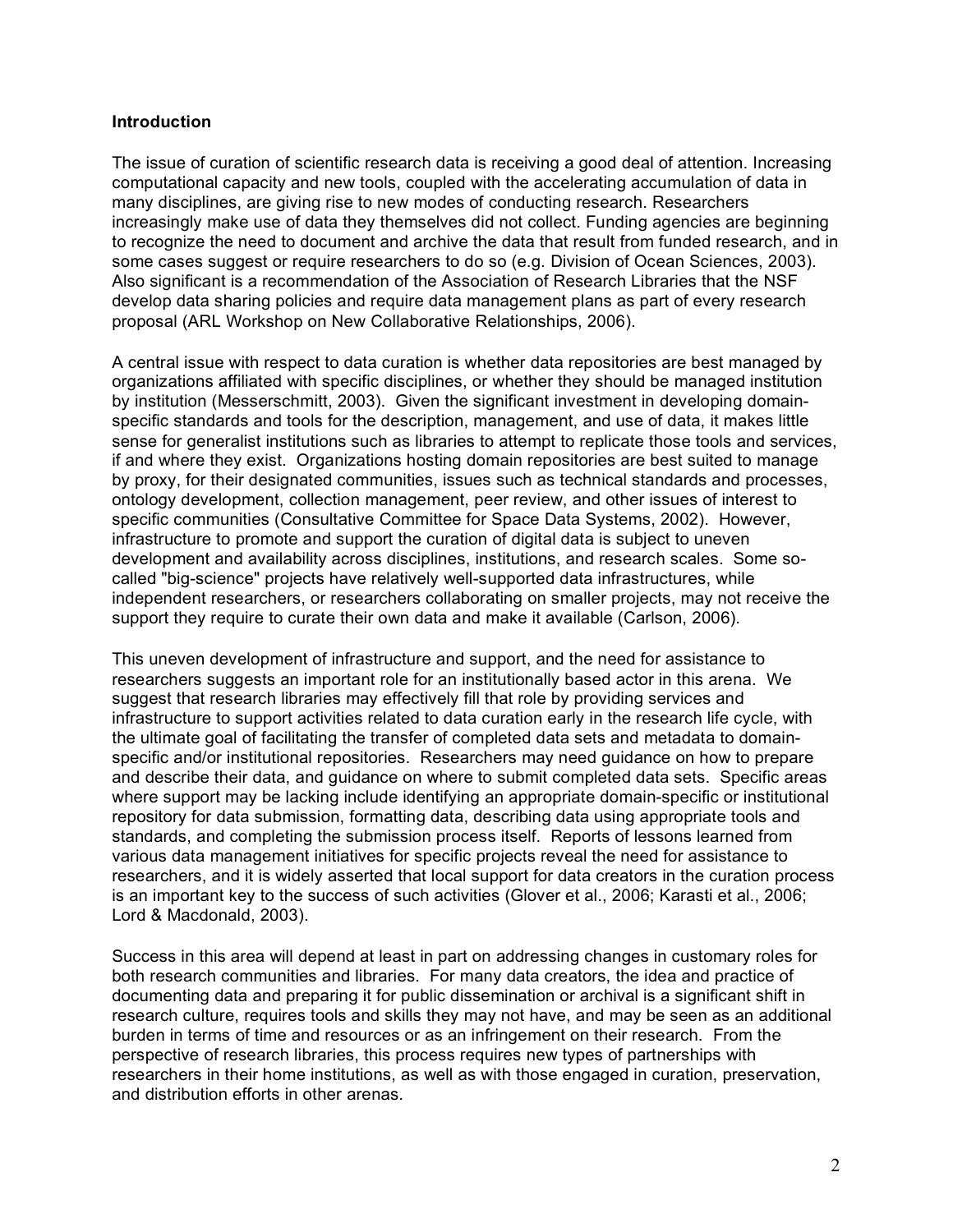While these social and cultural issues are significant, there are also technical challenges that will not be addressed in this paper. Standards, best practices, and infrastructure continue to evolve, so strategies must be flexible and adaptable, yet dependable. Repositories must employ appropriate digital preservation practices, for example as outlined in the RLG/NARA audit checklist for trusted digital repositories (RLG-NARA Task Force on Digital Repository Certification, 2005). Finally, the computing infrastructure required may be significant, and partnerships with campus IT organizations may be beneficial. In spite of these challenges, the potential benefits to libraries for engaging in data curation are substantial. Locally, these include developing new partnerships between libraries and their constituents. More broadly, by participating in current efforts to develop a data curation infrastructure, libraries contribute to the discussion and development of scholarly communication practices in the broadest sense (Messerschmitt, 2003).

## **Scientific Context**

The Upper Susquehanna River Basin Agricultural Ecology Program (USAEP) at Cornell University aims to better understand the sources and sinks of nutrients and sediments in the upper (or New York) portion of the Susquehanna River watershed. The Susquehanna River is the largest tributary of Chesapeake Bay, and the single largest source of nutrients to the bay. New York State is committed to reduce the impact of its part of the Susquehanna River watershed on the Bay. An improved understanding of the sources and movement of nutrients and sediments in the Upper Susquehanna River watershed can inform management decisions aimed at reducing nutrient and sediment inputs to the system, and rural landscapes in general.

The research effort is interdisciplinary and inter-institutional. The 30-40 participants include graduate students, faculty, and staff from six different departments at Cornell University, and five additional institutions and organizations (Cornell Cooperative Extension of Chemung County, Institute of Ecosystem Studies, University Maryland Center for Environmental Science, University of Nebraska-Lincoln School of Natural Resources, Upper Susquehanna Coalition). Research funding is provided by the United States Department of Agriculture Cooperative State Research, Education, and Extension Service. Principal investigators redirect funding to project participants via competitive grants to students, faculty, and research associates. Recipients of funding are expected to participate in project-wide events, and share their results and data. Collaborators from Mann Library attend these events, meet with project principal investigators and individual researchers, and communicate with the entire research team as needed.

The research group has articulated two goals that are supported by this collaborative data curation and distribution effort. First, the project should serve as a source of valuable data and insight for people in county, state, and the federal government, NGOs, as well as members of the public seeking to improve water quality in the Upper Susquehanna Basin and the Chesapeake Bay. This will be accomplished by documenting research data, making it available online, and linking it to a public portal on the web that provides access to research data and general project information. Second, the project aims to serve as a catalyst for innovative cross-disciplinary research at Cornell that will produce better scientific understanding of nitrogen, phosphorus, and sediment cycling in the Upper Susquehanna basin and the Chesapeake Bay, by providing an easy way for researchers to know what other project participants have already done, are doing, and are planning to do. To meet this goal, the group is using tools that facilitate communication and sharing of data and documents within the group, privately, prior to publication. Collectively, these goals illustrate the group's commitment to collaboration, and because of the applied nature of the research questions, sharing their results and data publicly.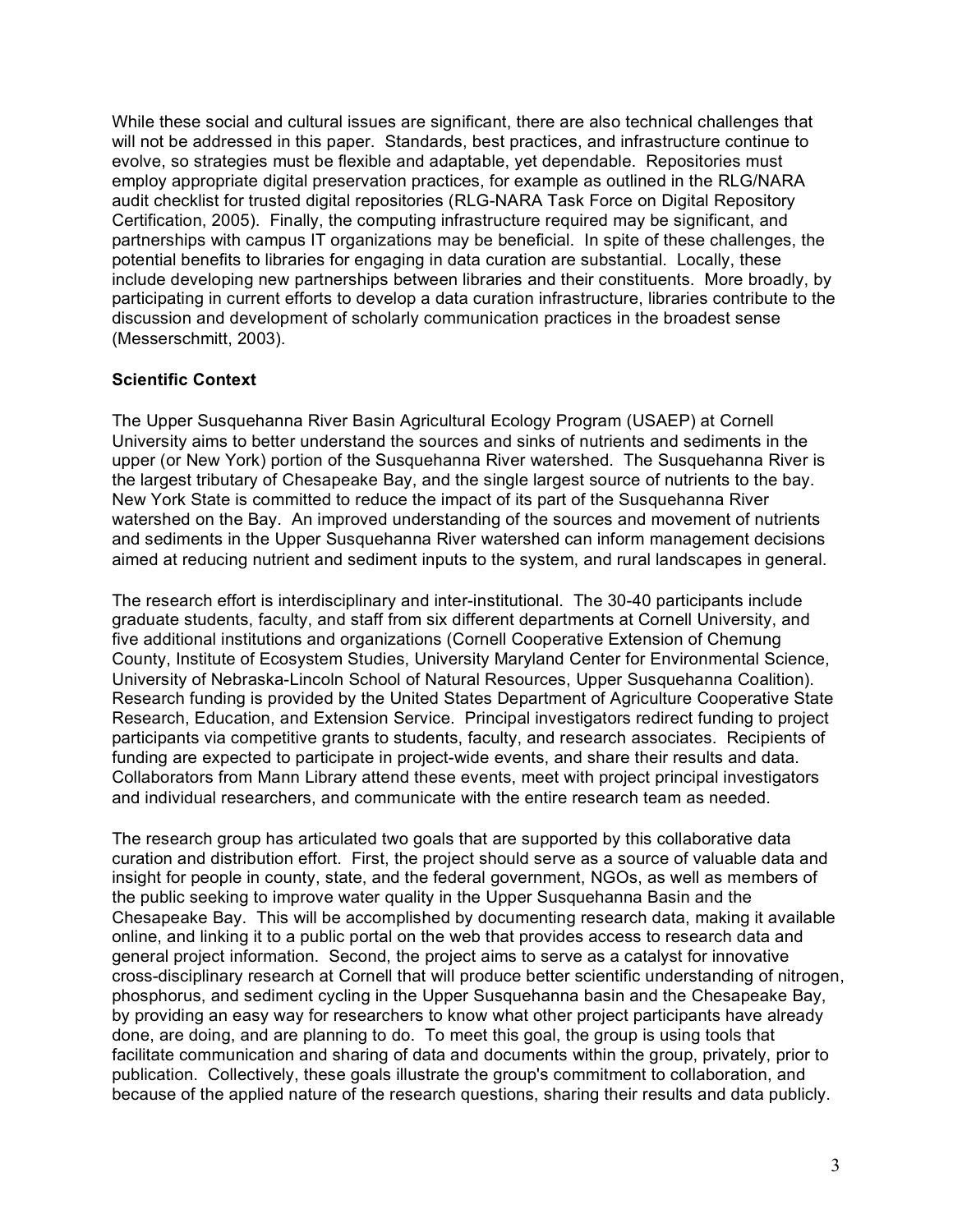## **Data Curation Strategy**

We are experimenting with a model where research libraries provide local support and local leadership to propagate metadata (and in some cases, data) "up" to broader and more visible repositories, which in turn expose content to discovery mechanisms such as metadata harvesters and search engines (Figure 1). While the figure emphasizes the movement of metadata and data among repositories, our approach also includes services to researchers to facilitate the transmission of data and metadata to discipline-based and institutional repositories, and involvement by library staff early in the research cycle, much in the same manner described by Green and Guttman (Green & Gutmann, 2006).

Figure 1. Conceptual model for the creation and movement of metadata and data from individuals and research groups to systems supporting sharing with collaborators, and eventually with the public. The "staging" area represents local infrastructure to support sharing within a group of researchers. When data and



metadata are ready for public release, they may be submitted to an institutional repository and/or discipline-specific repositories, which may in turn expose their content for harvesting by other repositories. In this particular example, the National Biological Information Infrastructure (NBII) harvests metadata submitted to the Knowledge Network for Biocomplexity (KNB), and Geospatial One Stop (GOS) harvests metadata from the Cornell Geospatial Information Repository (CUGIR). Institutional repositories may be indexed by web search engines.

Because this effort, which represents an expanded role for the library, also involves processes that are new to most participating researchers, we've adopted the view that our efforts must support the day-to-day work of scientists and be consistent with their goals, or there will be little incentive to participate. In some circumstances we've provided a higher level of service than we might choose to sustain over the long term, to make barriers to participation as low as possible and foster a culture and appreciation of data curation among researchers. With these principles in mind, we planned a collaboration with the USAEP group that includes a preliminary survey of data collection plans, identification and selection of relevant standards and tools, and training and guidance on data and metadata preparation for researchers, and identification of suitable institutional and discipline-based repositories for the final deposition of data and metadata.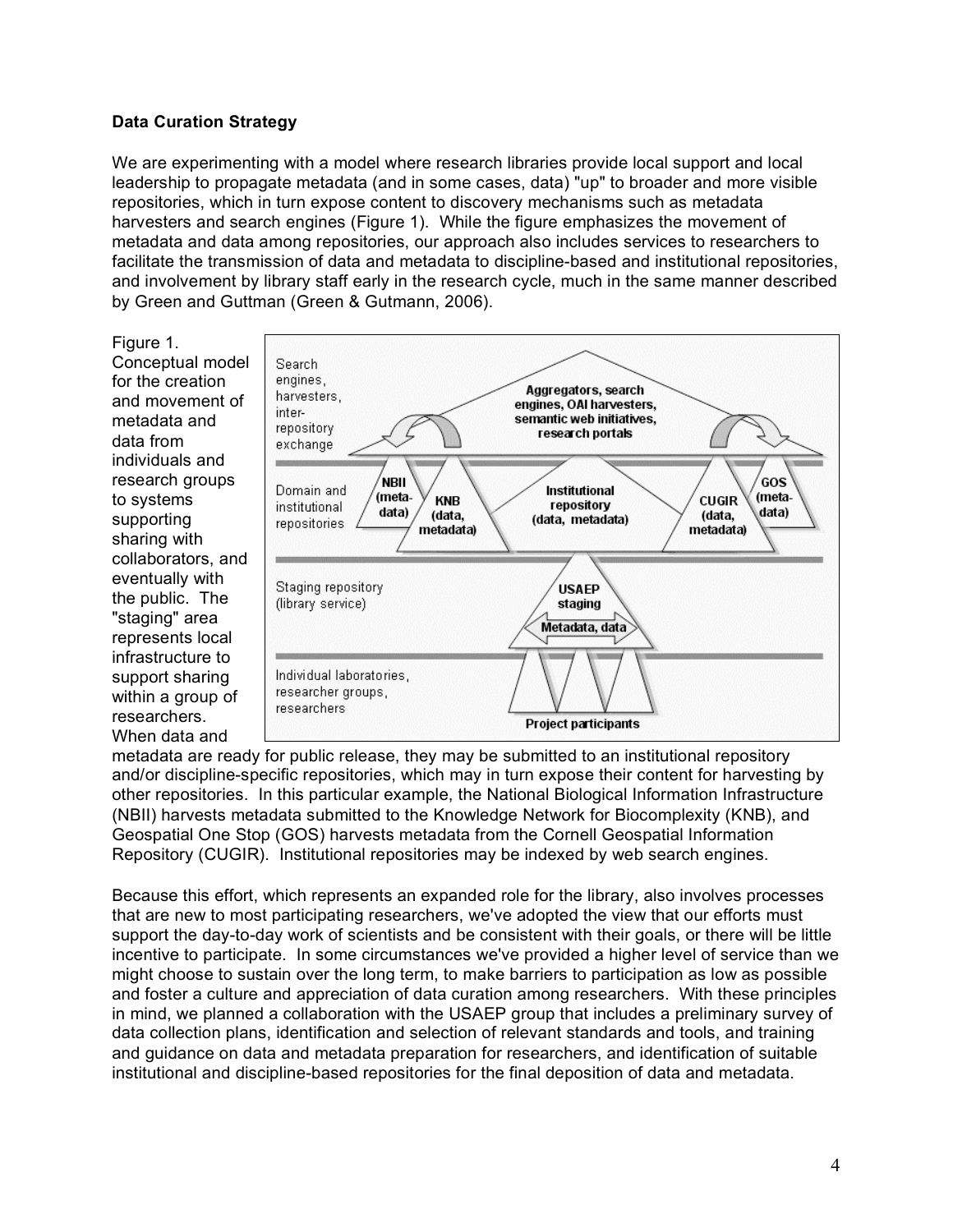## *Planned data collection efforts*

The first generation of project grants was awarded in spring of 2006. Some participants began collecting data actively almost immediately, or continued previous, related data collection efforts, while others planned to begin field data collection in 2007. Field data collection efforts are diverse in topic and include both experimental and observational data. Examples of experimental data collection include the effects of willow char amendments on agricultural soils, wetland plant species responses to changes in sulfur and phosphorus cycling, changes in groundwater chemistry as a result of chemical amendments, nitrous oxide fluxes and nitrogen leaching in soils under different cropping systems during winter freeze-thaw events and manipulations of snow cover, and changes in forest and old field soil chemistry as a result of nitrogen fertilization. Examples of observational data collection include measurements of dry atmospheric nitrogen deposition, stream and groundwater chemistry, stream stage and flow, air and water temperature, water table elevation, physical and chemical characteristics of soil, plant tissue chemistry, and cesium-137 in stream sediments. In addition, some participants are engaged in adapting simulation models to this particular research context, and will produce different research products from those researchers who are actively collecting data.

All research group participants who provided preliminary information on their data collection plans described their data sets as incomplete and in progress. A few reported that they plan to continue collecting data beyond the end of the funding period of this particular project. Most report Microsoft Excel as their working file format, and are not yet able to estimate the final volume of data they will collect. Additional types of data reported by participants include SAS files, geographic information system (GIS) files, comma-delimited text, and digital photographs. Those engaged in simulation modeling may produce executable files, model input and output files, and complex Excel spreadsheets that include formulas and macros. This preliminary information suggests that the majority of the data produced by project participants will be tabular and readily reformatted to a non-proprietary format such as comma-delimited text files, but there will be some exceptions.

In addition to the planned data collection activities described above, the research group also has approximately 30 years of observational data collected by an emeritus professor at Cornell. These data include stream and ground water chemistry and related measurements from sites of interest to the research group, and are of interest to the group both for immediate use, and as an historic body of data of likely use to future researchers. We are currently working with the data owner to collate, format and document these data, an experience that has presented us with some interesting challenges.

#### *Metadata and data management*

Metadata serve as documentation for data, describing the content, purpose, structure, format, and accessibility of datasets. Interdisciplinary and collaborative science creates an important demand for a set of "instructions" for researchers to make sensible judgments about whether and how they might use data provided by their colleagues. Metadata also serve a functional role in digital repositories, providing the raw material that makes it possible to display information about a dataset, and for search engines to index repositories and deliver results to users.

In considering choices for metadata standards to adopt for USAEP data, we had two primary options. The Biological Data Profile (BDP) for the Federal Geographic Data Committee (FGDC)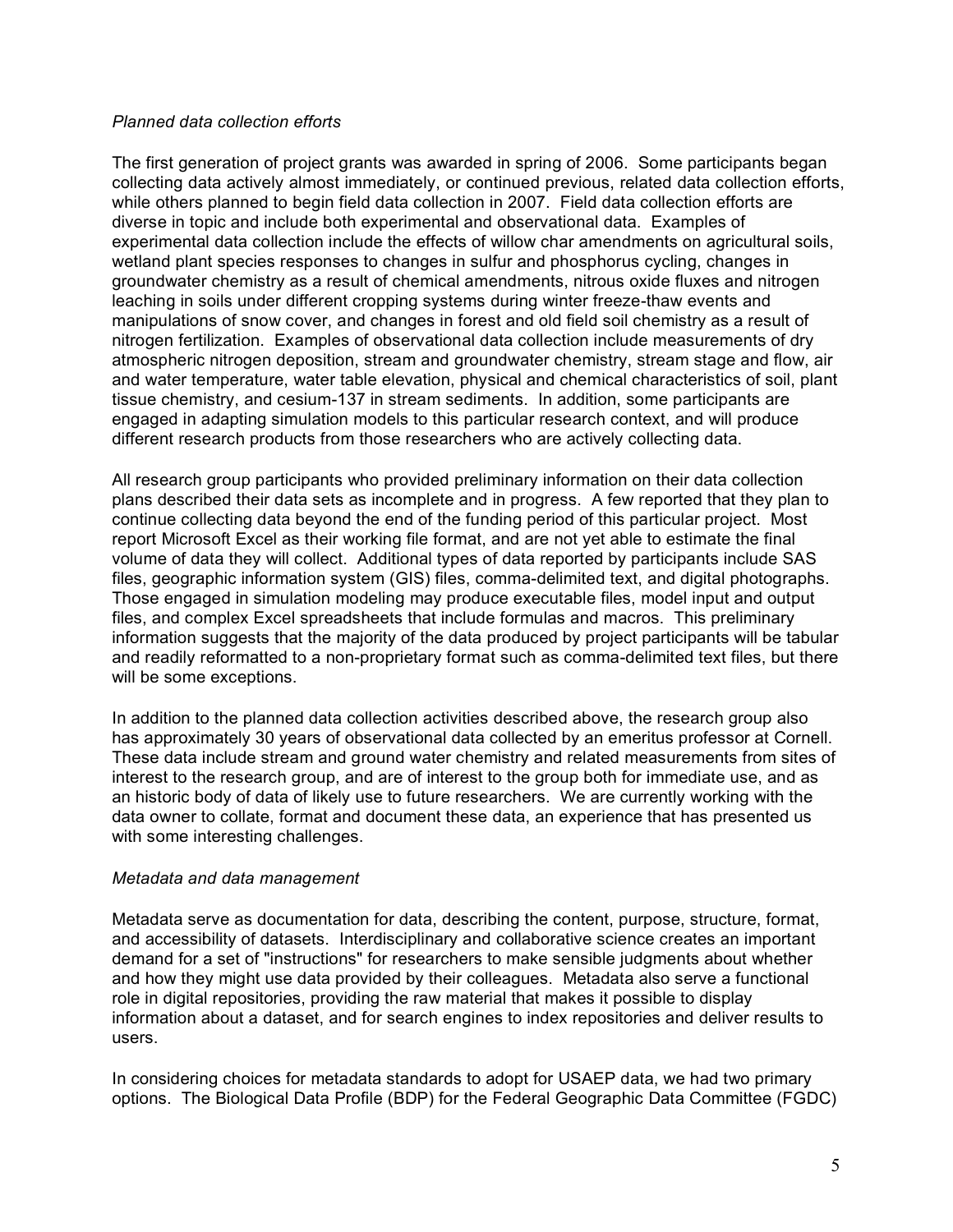Content Standard for Digital Geospatial Metadata (CSDGM) includes additional fields for biological information (FGDC Biological Data Working Group, 1999). The CSDGM standard is well-established for geospatial metadata, and the National Biological Information Infrastructure has adopted the CSDGM with BDP as its standard for biological data (Strategic plan for the USGS national biological information infrastructure, 2005). Ecological Metadata Language (EML) was developed at the National Center for Ecological Analysis and Synthesis (NCEAS), specifically for the ecological sciences. While it accommodates geographic information in at least as much detail as the CSDGM-BDP, it is more robust in its capabilities to handle information of interest to ecologists, including detailed description of tabular data. In addition, EML is a modular, XML-based standard, which makes it more flexible and extensible (Fegraus, et al., 2005). Finally, an easy-to-use, platform-independent metadata editing application (Morpho) is available. Morpho also allows users to interact with Metacat (also developed at NCEAS; Jones et al., 2001), a metadata database, to upload metadata and data to a server, and to search, view and retrieve data and metadata on the system. Mann Library hosted an EML and Morpho training workshop, and offers individual consultations to researchers on an asneeded basis. For researchers wishing to document geospatial data with CSDGM standard, and to submit it for distribution to a geospatial data repository, assistance in preparing metadata is also available.

For long-term storage of data, and as one option for public distribution, we established a collection for the research group within Cornell's institutional repository (based on MIT's DSpace). Our main reason for doing so was expediency. Cornell already had a functioning DSpace installation; its ease of use and the institutional commitment to maintain its contents made it a practical choice. It is our plan to have researchers submit both data and metadata to the library, to automatically extract the information required to populate a DSpace metadata record from each detailed metadata record, and deposit both the data and detailed metadata record in the DSpace collection.

Because DSpace's primary function is one of storage and online access, and not one of communication of project information to the public, we also created a public web portal (http://www.usaep.mannlib.cornell.edu/). It is modeled after existing portals created at Mann Library for the Life Sciences community at Cornell (VIVO, the virtual life sciences library: http://vivo.library.cornell.edu/), and extended to other individual colleges at Cornell as well as the physical and social sciences, with support from the Provost (Caruso et al., 2006). The portal presents information on the project in context, and will include links to data sets deposited in DSpace. Information can be added to the portal using a web interface, making it possible for designated project participants to update content in the portal.

Finally, publication of metadata and data to discipline-specific initiatives is an option that individual researchers may choose to exercise. The use of EML for project metadata makes it very easy for researchers to publish their data to the Knowledge Network for Biocomplexity (http://knb.ecoinformatics.org/), which in turn automatically converts EML metadata to CSDGM-BDP and exposes it for harvesting by the National Biological Information Infrastructure (http://nbii.gov/). Creators of geospatial data choosing to create their metadata as CSDGM documents have the option of participating in various geospatial data initiatives, including the Cornell University Geospatial Information Repository (http://cugir.mannlib.cornell.edu/), also operated by Mann Library. CUGIR metadata are regularly harvested by Geospatial Onestop.

*Supporting the collaborative research process*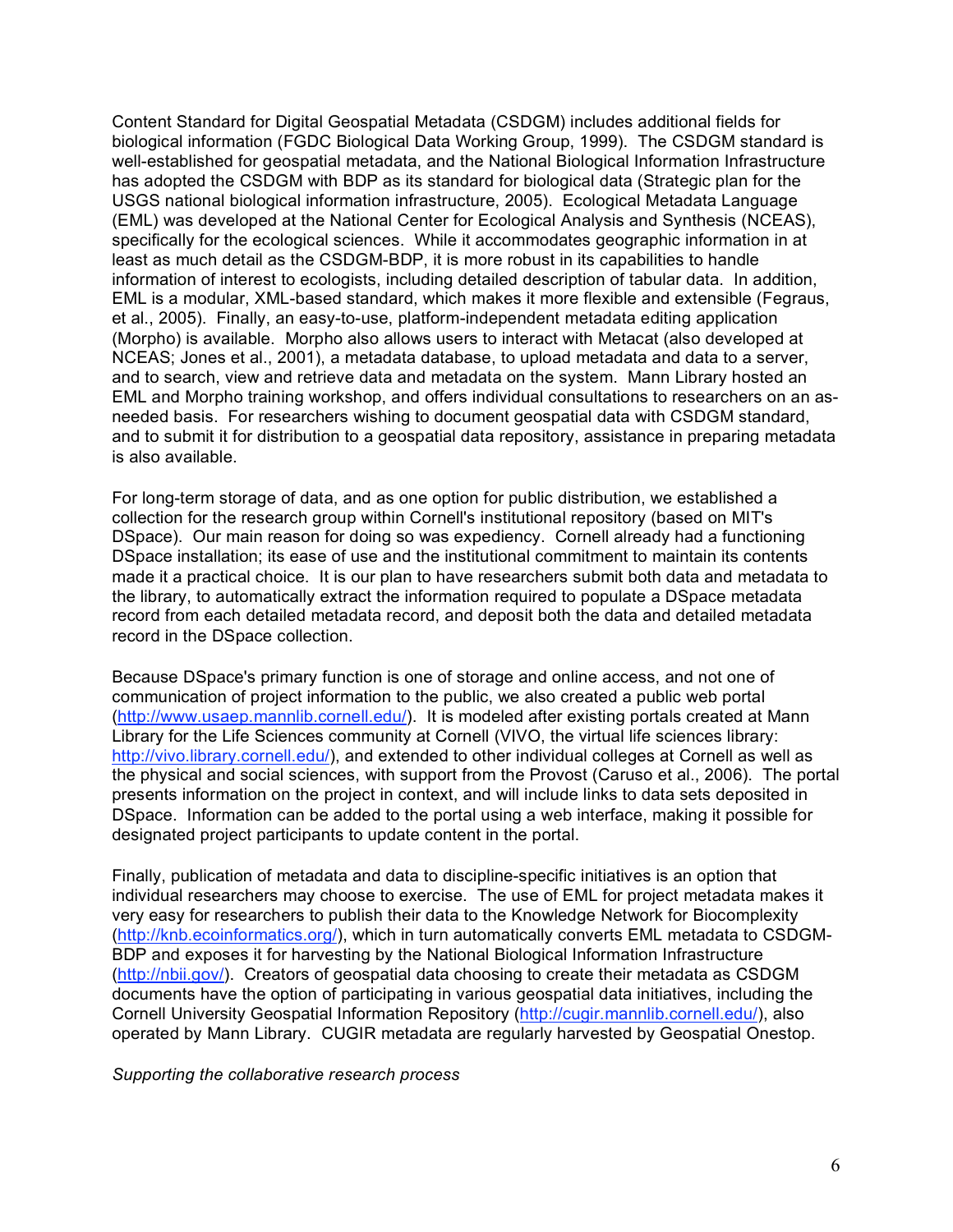As mentioned earlier, we view support of the day-to-day research process as essential to encouraging participation by researchers in the work of data curation. In addition, one of the groups' stated goals is to serve as a model for interdisciplinary research. To support these goals, we've provided a wiki for the research group to use to facilitate communication of information privately, within the group. Wikis are gaining acceptance as tools for online collaboration across institutions (Butler, 2005). The OpenWetWare wiki (http://openwetware.org/), for example, was developed to support collaboration and information sharing in biology and biological engineering. To date, researchers in the group have used the wiki for share brief research descriptions, data collection plans, and posters prepared for project-wide meetings. In addition, Mann Library has used the wiki to share documentation and recommendations on formatting data and creating metadata.

We expect our local installation of Metacat to provide a means for the group to share both data and metadata privately within the group, prior to finalizing data sets and making them publicly available. It will also be the mechanism by which participants submit completed data and metadata to Mann Library, for publication to DSpace.

## **Early Lessons Learned**

This collaboration is very much a work in progress, with researchers early in the process of data collection, and not yet ready to submit data and metadata for deposit in DSpace. Nevertheless, we've learned much from our work with this group that can inform our future efforts in this area.

One lesson we have learned is that in principle, some research communities are eager to share data both with their collaborators, and with the public, even though this is a new activity for many of them. This enthusiasm to share and archive data was manifested by an invitation to Mann Library to contribute to a separate grant proposal to the USDA for similar work on a larger scale including major watersheds of the northeastern United States and the Mississippi River watershed. More informally, several project participants have personally communicated their enthusiasm for this effort to staff at Mann Library.

We've also learned, with respect to the historic data described earlier, that even an apparently simple exercise in data formatting and documentation can take a significant amount of time and effort when undertaken long after the original data collection. Challenges to date have included migrating file formats (from Quattro Pro to Excel), assessing the impact of file format migration on data integrity, obtaining geographic coordinates for field sites visited 10-30 years ago, determining analytical methods and instrumentation used for chemical analyses, and resolving questions regarding apparent outliers in the data. Addressing these issues has required a good deal of personal communication between library staff and the data owner, research by the data owner to resolve questions of methodology and data quality, and cooperative work between library staff and the researcher to determine the exact location of historic field sites. A working knowledge of how ecological data are collected and of geographic information systems and maps has proven very useful in this effort. In addition, subject area knowledge has proven useful in spotting issues related to data quality. For example, in an intermediate version of one of the historic data sets, we noticed some water table elevation values that were outside the range of possible values for the area - an observation that might not have been made by someone without subject (and local) area knowledge. The data owner is working to reconstruct the correct values from field records. Subject area knowledge also made it possible for us to catch and correct an error in documentation of units of measurement. Taken together, these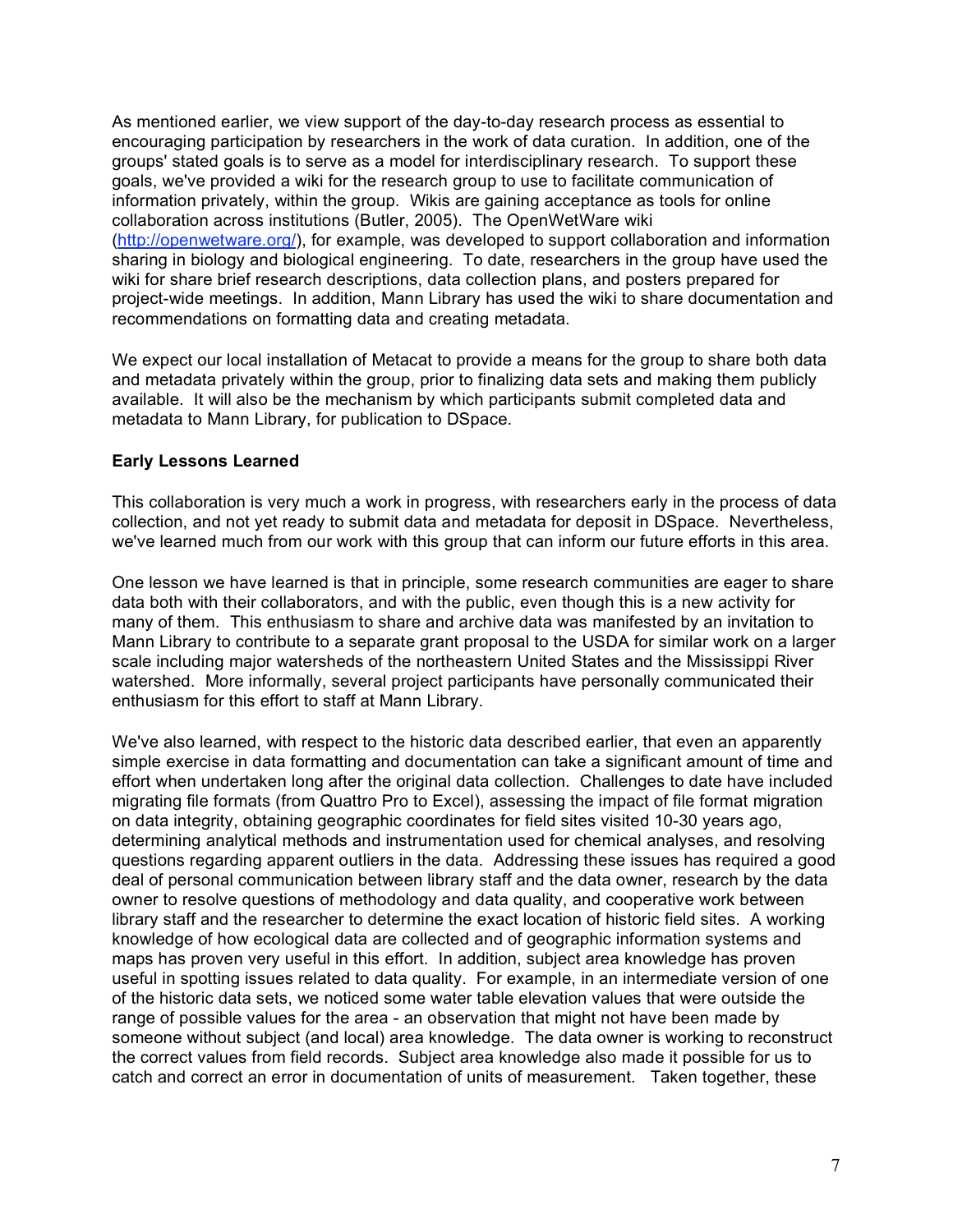observations make a strong case for early initiation of data documentation efforts by researchers.

From our preliminary knowledge of data collection efforts, we recognize that we will need to find appropriate procedures for dealing with simulation models. We will need to know what parts of a model should be included in a data submission package. For example, are input and output files from model runs necessary, to validate the performance of the model, or is the code alone sufficient? What are the best practices for preserving executable files? When scientists do "spreadsheet science", creating complex spreadsheets with embedded formulas and macros, what is the best way to document and preserve these files?

Finally, in practically all areas, we expect to find that "low" barriers to using new technologies may not be as low as we expect, as Lagoze et al. (2006) found in their experience with metadata creation for the National Science Digital Library. We've also found that some project participants have more easily (or enthusiastically) adopted the wiki as a medium for communication. Some users always upload or edit their own information, some request library staff to do this for them, and several report never using it at all. The public portal, while in theory editable by designated project participants, to date has only been updated by library staff, and this is likely to continue to be the case – an arrangement that is not sustainable or scalable over the long term.

# **Conclusions**

Based on our early experience providing local (institutionally-based) support for research data curation, specific skills and strengths that are likely to prove useful for research libraries working in this area include: subject area knowledge, an appreciation of a discipline's cultural norms and history of sharing or curating data, an understanding of how research in the target discipline is conducted (from data collection to recording, transformation, analysis, and publication), a working familiarity with the most common software used in the discipline, existing standards and curation initiatives in the discipline, and the standard requirements of a discipline's most common funding agencies. On a more personal level, empathy and flexibility are very useful attributes.

We are optimistic about the potential role of research libraries. Likely future requirements that researchers submit a data management plan as part of a grant proposal mean that researchers will be looking for support to meet that requirement, and we are positioning ourselves to help provide it. In spite of what may prove to be a lower rate of adoption of some of the technologies in use in this collaboration, and some unanticipated extra work to assist with the documentation of the first data sets we received, we consider the investment of time and effort to be worthwhile, because many project participants view their experiences to date in this collaboration very positively and are likely to be willing cooperators in the future.

## **Acknowledgements**

This work was funded in part by the National Science Foundation grant number 0437603 to Janet McCue and Barbara Lust. Any opinions, findings, and conclusions or recommendations expressed in this material are those of the author(s) and do not necessarily reflect the views of the National Science Foundation. Thanks to Jon Corson-Rikert, Janet McCue, and Anne Kenney for editorial comments.